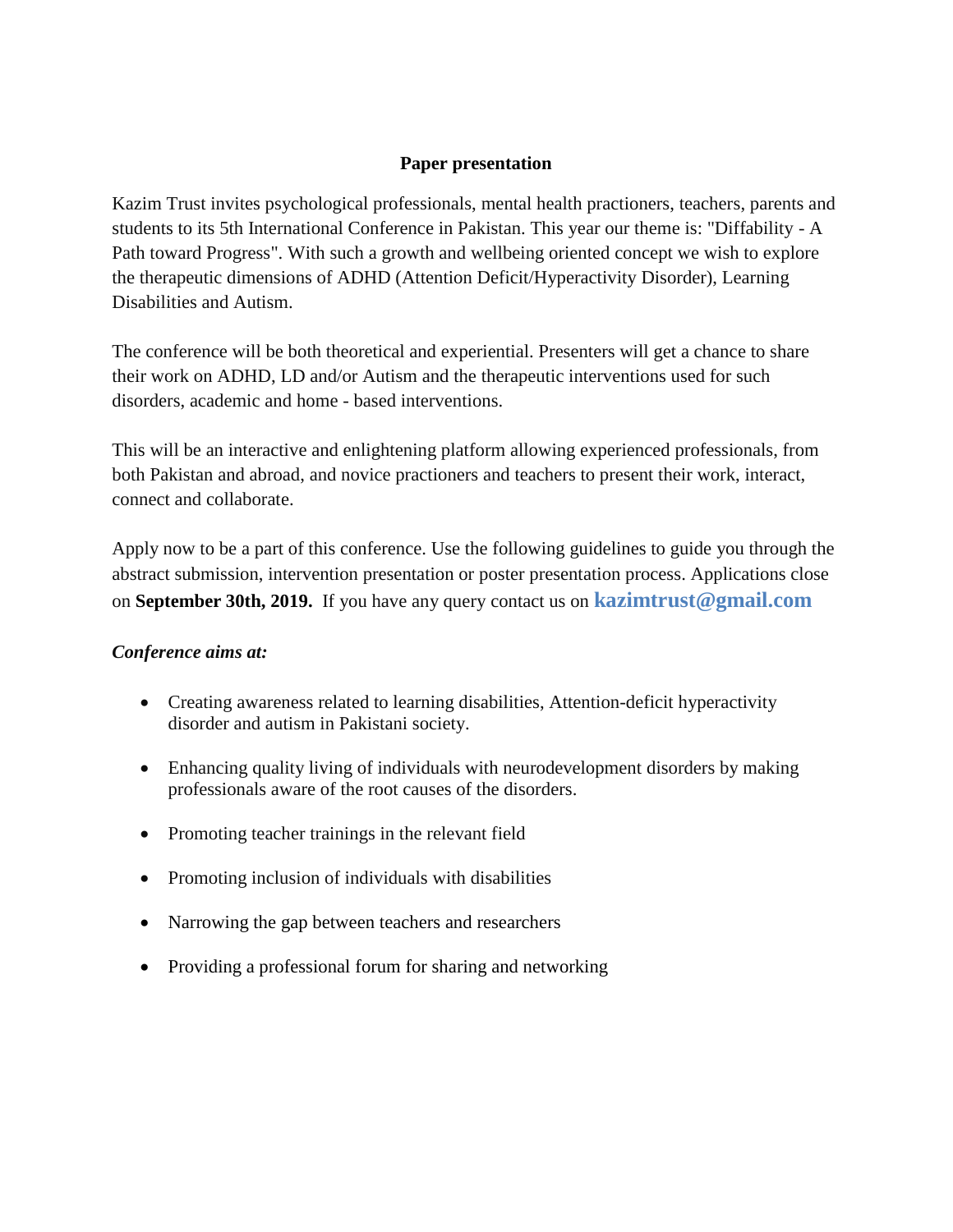# *We are welcoming following forms of presentations:*

Research paper and Therapeutic intervention based experiential session

|                      | <b>PAPER PRESENTATION</b>                                                                                                                                                                                                              |
|----------------------|----------------------------------------------------------------------------------------------------------------------------------------------------------------------------------------------------------------------------------------|
| Themes               | <b>Main themes:</b><br><b>Learning Disabilities</b><br>Autism<br><b>Attention Deficit Hyperactivity Disorder</b>                                                                                                                       |
|                      | Sub-themes:<br>Contemporary Interventions for ADHD, LD<br>and ASD<br>Music therapy $-$ a therapy beyond words<br>Art Therapy<br>Understanding and Evaluating Executive<br>Functioning in ADHD life span<br>The role of CBT in treating |
| <b>Time Duration</b> | neurodevelopmental disorders<br>8 min                                                                                                                                                                                                  |
| <b>Description</b>   | Oral presentation of the synopsis of an original<br>research                                                                                                                                                                           |
| Specifications       | Description of the topic, the implications of<br>the given study, research question should<br>be clearly mentioned<br>Methods and materials, results and<br>conclusions and limitations should be<br>clearly mentioned.                |

### *General guidelines for paper*

- Only original work will be taken into consideration else any sort of plagiarism found at any stage of paper review or subsequent stages will result in rejection.
- Resources and references used should be acknowledged.
- The proposal of the study should be concise and should include bio data of the presenter.
- In case of two-presenters information of both the presenters should be mentioned in the form.
- All of the successfully submitted abstracts will be reviewed by the approval committee.
- Abstract should not exceed 250 words.